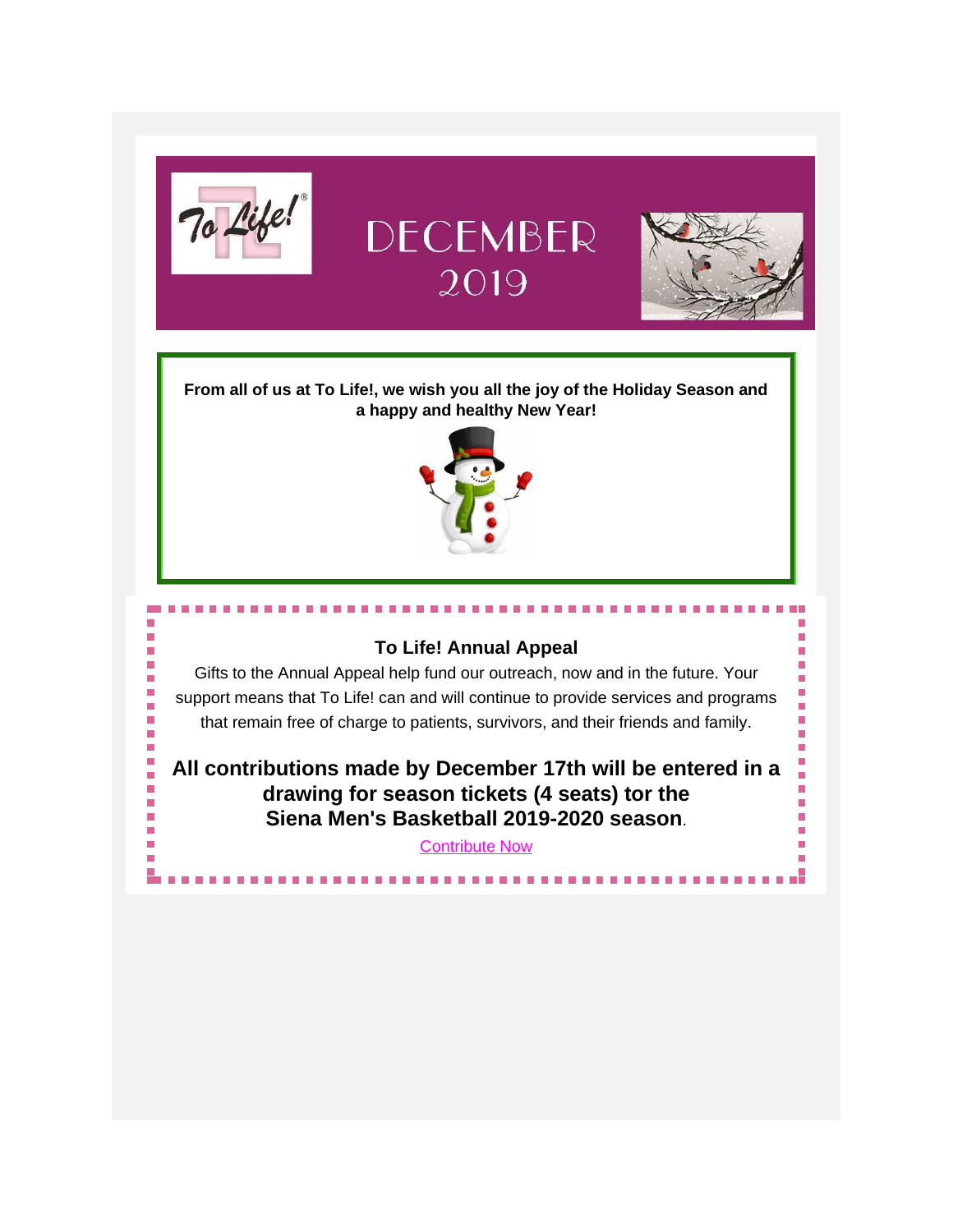

**Create A Writing Ritual for Resilience and Stress-Reduction** *Saturday, January 11th, 2020 10:30 am- noon To Life!'s Delmar Office 410 Kenwood Avenue, Delmar, NY* We are thrilled to offer this wonderful workshop led by Ruth Ann Smalley, PhD of Vibrant Energies. Learn how daily writing can help focus and slow down your mind, process experiences, and reduce stress. Light food and drink included! Class is offered free of charge to breast cancer patients, survivors, and caregivers. **Call 518-439-5975 to sign up Today!**



**Latest Blog Posts** Our blog highlights some wonderful pieces from our Fall 2019 Newsletter! [Textured Breast Implant & the FDA Recall](https://gallery.mailchimp.com/241d59b897b4121e9d2e15914/files/c2e052ea-3e91-429e-8fed-633f10eb8b26/Textured_Breast_Implants_Newsletter_Fall_2019.pdf)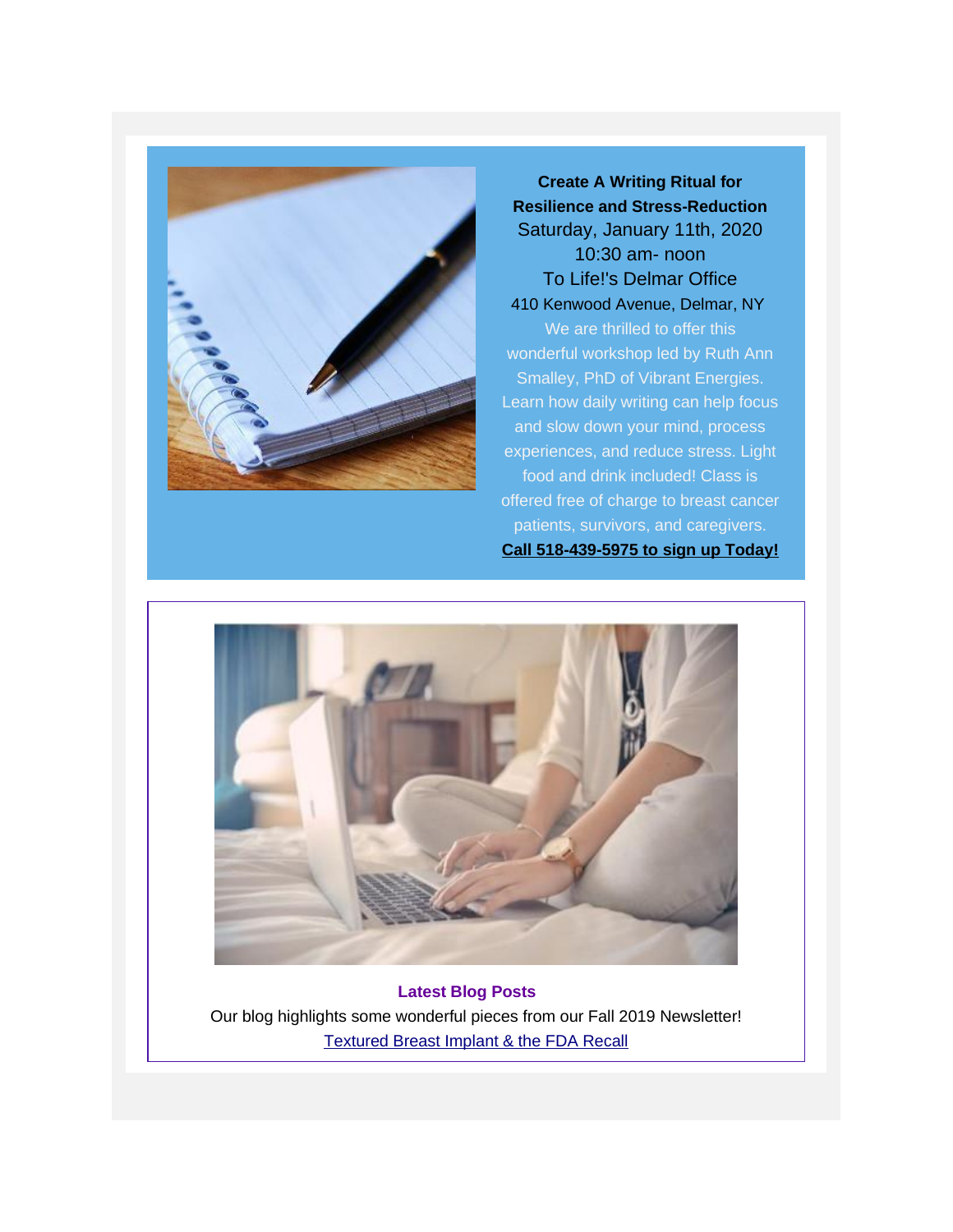Lean about why the U.S. Food and Drug Administration has recalled certain implants and expanders made by manufacturer Allergan and what this news may mean for you.

#### [What Genes MAY tell us About Breast Cancer Risk](https://gallery.mailchimp.com/241d59b897b4121e9d2e15914/files/716eea0c-d256-44a7-8b0f-2de812fb7d8e/What_Genes_MAY_Tell_Us_Newslletter_Fall_2019.pdf)

A timely article about genetic risk for breat cancer and new testing guidelines.

## *December Support Groups*

## *Young Survival Coalition (YSC) Face2Face Support Group*

(For younger women facing Breast Cancer) Held monthly with varying schedules and locations to accommodate participants Call 439-5975 or email [albanyf2fcoordinator@gmail.com](mailto:albanyf2fcoordinator@gmail.com)

#### *Saratoga Support Group*

(Open to anyone in the region at any stage of treatment or survivorship) *Tuesday, December 17th, 5:30pm - 6:30pm* Mollie Wilmot Radiation Oncology Center

Saratoga Hospital, 211 Church Street Saratoga Springs, NY 12866

## *Stage 4/ Metastatic/ Recurrent Support Group*

(For women dealing with metastatic or recurring Breast Cancer) *Wednesday, December 18th, 7:30pm - 9:00pm* Delmar To Life! Office

### *Reiki in December*

To Life! Delmar Office Joan Bender, Certified Reiki Practitioner of Food & Market Coaching will continue to provide Reiki this **December and January**. The benefits are many, including pain relief, stress reduction and balance. Times are below! Call 518-439- 5975 to schedule your session today!



Call Office for Appointments

**New Resources for Nutrition, Health and Wellness: Cookbook Library**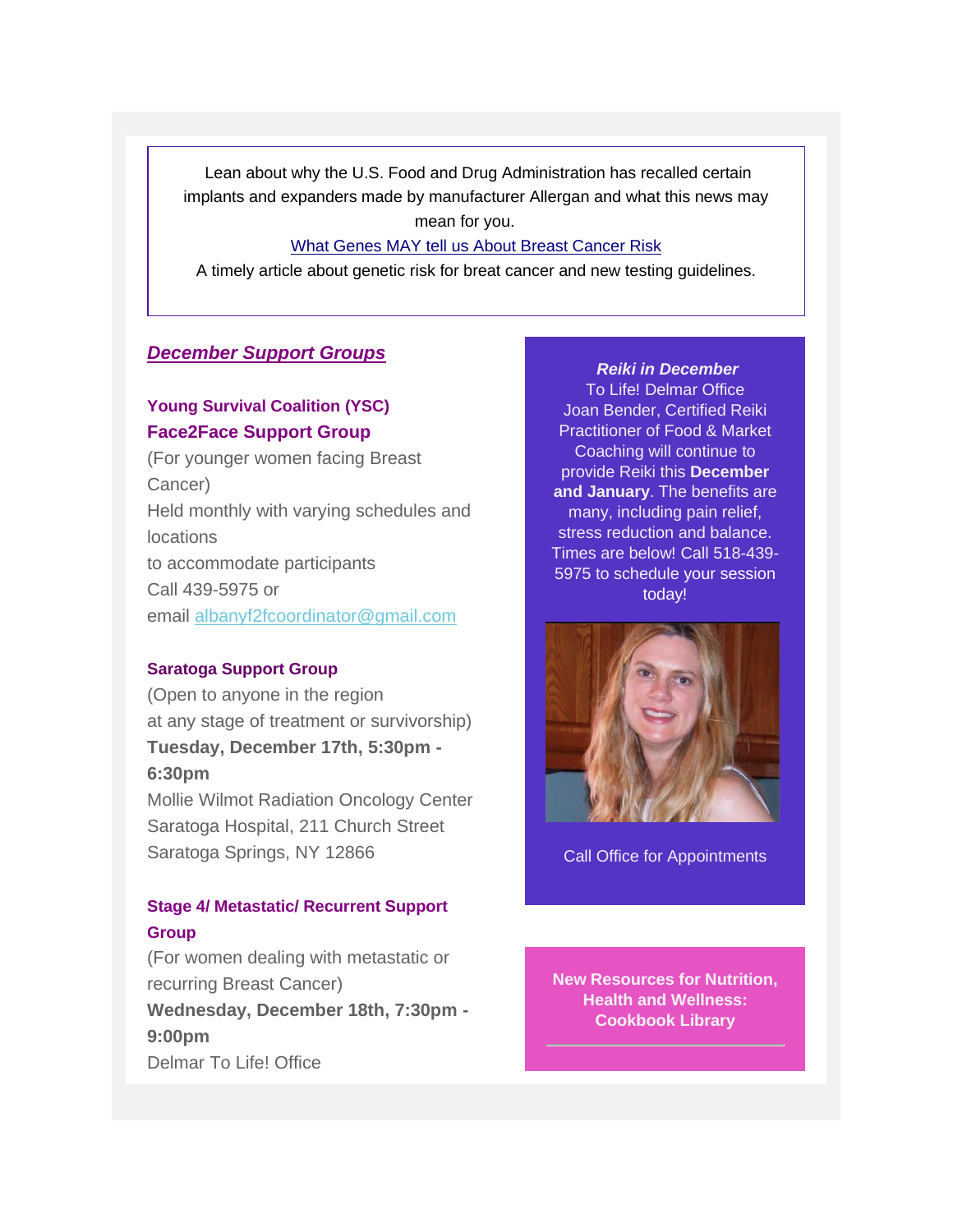410 Kenwood Ave, Delmar NY 12054 If you have never attended and wish to come, please contact To Life! (439-5975) to register and confirm.

#### *Newly Diagnosed Support Group*

(For recently diagnosed patients or anyone in treatment or survivorship) *No Group this Month, See you in January!!!! Please call Melanie McCulley at 518-439-5975 with any questions or if you're in need of immediate support.*

Delmar To Life! Office 410 Kenwood Ave, Delmar NY 12054 If you have never attended and wish to come, please contact To Life! (439-5975) to register and confirm.

*Support group programs are funded in part by Komen Upstate NY and the NYS Department of Health*



**20th Annual Siena Women's Basketball Pink Zone Game** Thursday, February 13th, 2020 Marcelle Athletic Complex, Siena **College** 

In our Delmar Office, we have created a wonderful resource for local survivors, a cookbook library! Browse through cookbooks covering a variety of topics, such as risk reduction, supporting a healthy immune system, and healing during and post treatment! You can even borrow your very favorites through our lending library!

*Want to learn more about To Life!* **Visit our [WEBSITE](https://tolife.org/) or our [FACEBOOK](https://www.facebook.com/ToLifeCares) Stay updated on all things To Life!**



Thank you so much to our friends at the Bethlehem Garden Club for gifting us this beautiful, festive wreath! What a way to brighten our day in all this wintry weather!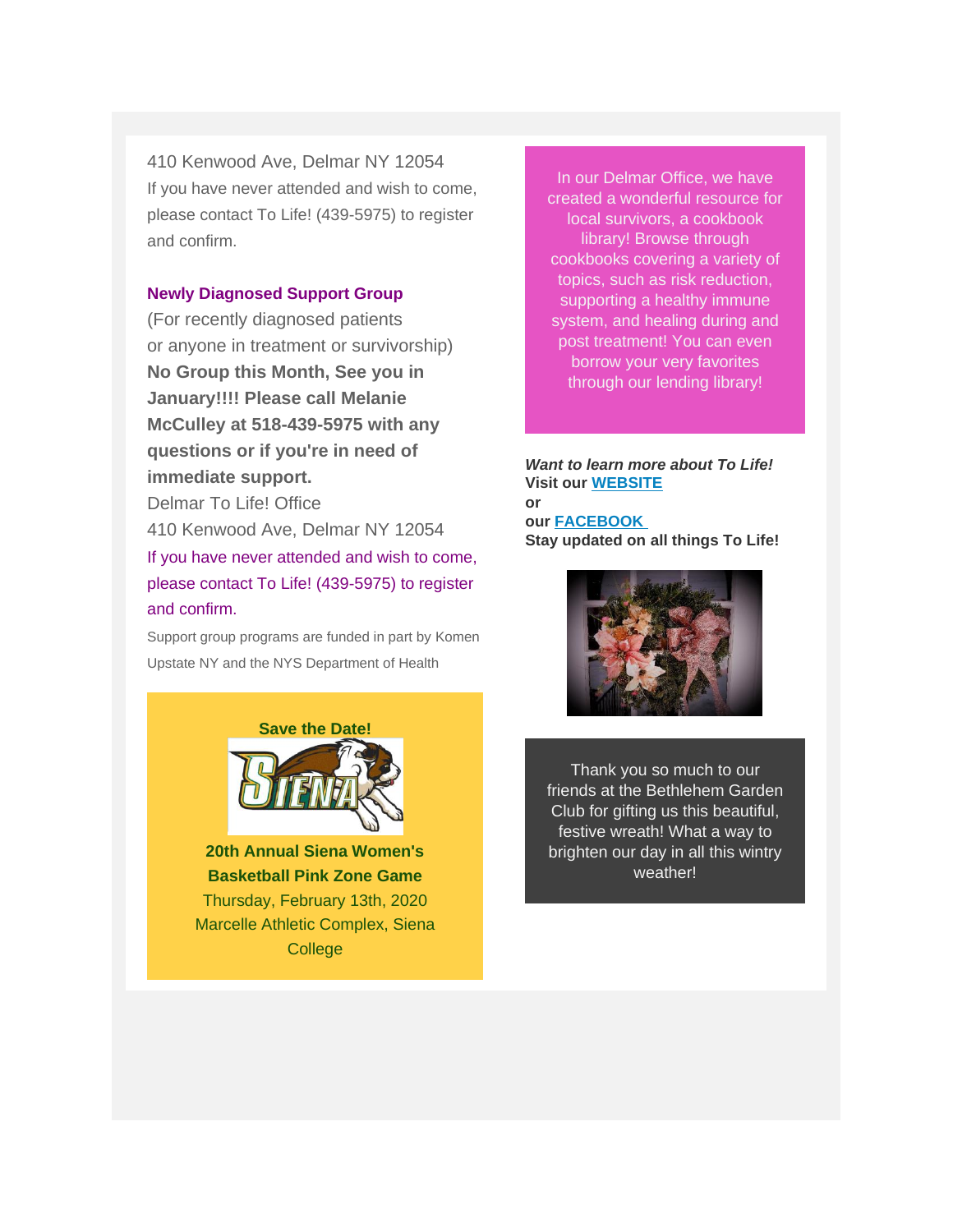

On Tuesday November 12th, To Life! held its 9th Annual Women's Health Conference at the Carondelet Hospitality Center in Latham, NY. It was a wonderful day of learning for all who attended. Thank you to all our wonderful speakers, thoughtful attendees, event staff at the Carondelet and To Life! staff and volunteers. This event would be impossible without your help. Special thank you to our sponsors the New York State Department of Health and Genentech! For more information on the event and a list of all our speakers and their presentation topics, please go to our **[WEBSITE](https://tolife.org/education-and-resources/educational-programs/womens-health-conference)**.